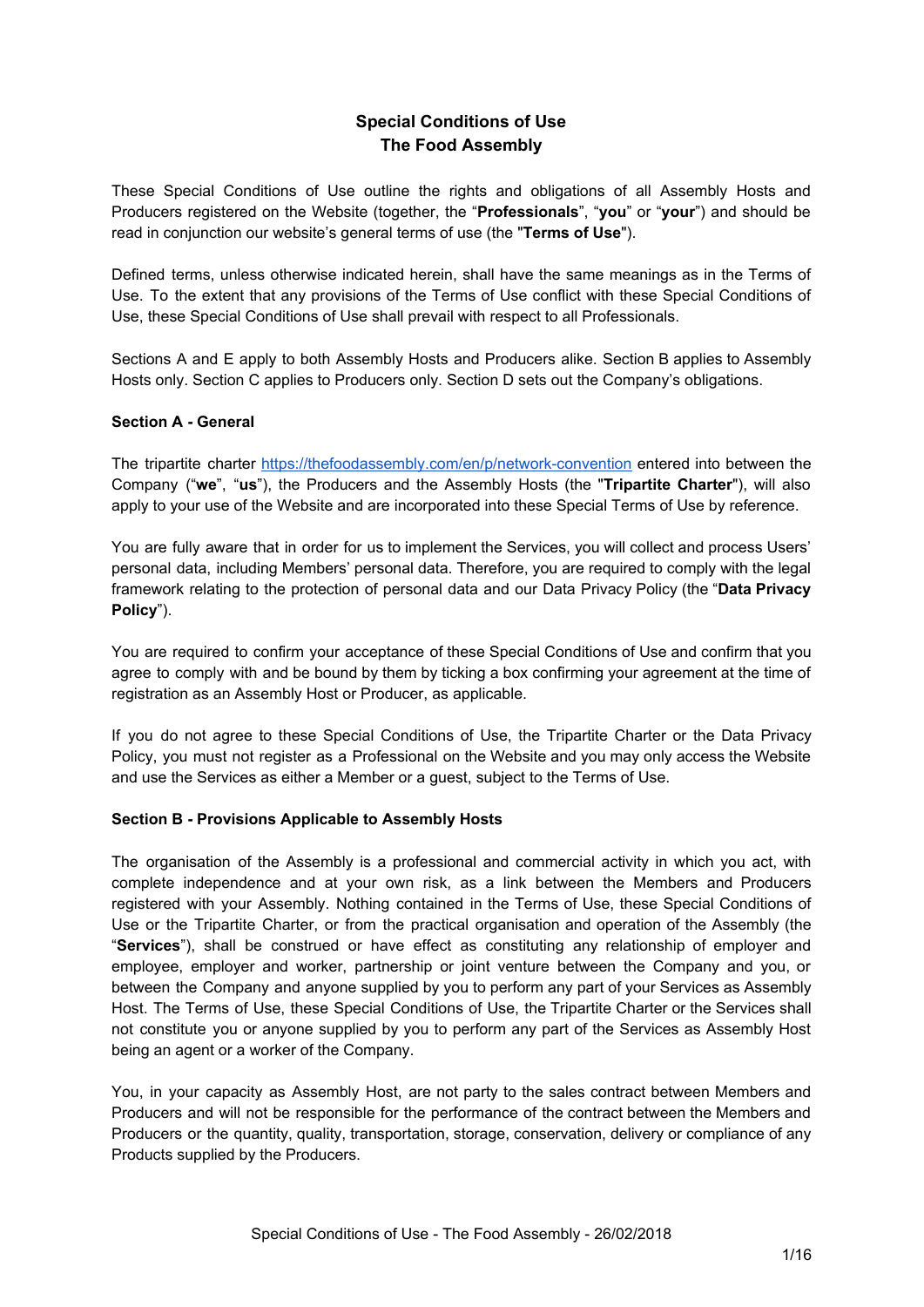# **1. Obligations of Assembly Hosts**

You are required to comply with all applicable laws and regulations (including any statute, regulation, by-law or subordinate legislation in force from time to time, the common law and law of equity, any binding court order, any applicable industry code, policy or standard and any requirement of a regulator to which you are subject ("**Applicable Law**")) and to pay all taxes, National Insurance contributions, levies or duties to which you may be subject, and to provide all benefits which you are required to provide, through your creation, development and management of your Assembly and, more generally, through your use of the Website.

You are required to comply with each of the Terms of Use, these Special Conditions of Use, the Tripartite Charter and the Data Privacy Policy at all times.

You shall ensure that (i) all Sales take place and are managed exclusively through the Website and (ii) you only solicit Members through the Website (and any other means made available by the Company).

# **2. Application Process**

If you wish to organise an Assembly you must first register with the Website as a Registered User.

Once you have registered as a Registered User of the Website, you may progress to register as an Assembly Host by completing the online application form available at <https://thefoodassembly.com/en/login>.

You must provide all information and documentation requested as part of the application process. Incomplete application forms will not be considered. We may request any additional information which we, in our sole discretion, deem necessary as part of the application process.

We have complete discretion in determining whether to accept your application, taking particular note of whether your application demonstrates that you are capable of providing the successful delivery of Services, organisation of Sales and Distributions according to our material, technical and commercial requirements.

You will be informed by email of the outcome of your application. Should your application prove successful you will be directed to open an Assembly management space (the "**Management Space**"), by following the instructions provided to you on the Website or in the confirmation email we send you.

Should your application prove unsuccessful you may continue to be involved with the Website as a Member in any Assembly or use the Services as a guest. In no event will you have any recourse against the Company or any right to request compensation from the Company as a result of an unsuccessful application. Procedure for Creating and Opening an Assembly.

## *Preparation*

Should your application be successful you shall immediately begin the preparation of your Food Assembly, unless postponed by the Company (the "**Preparation**").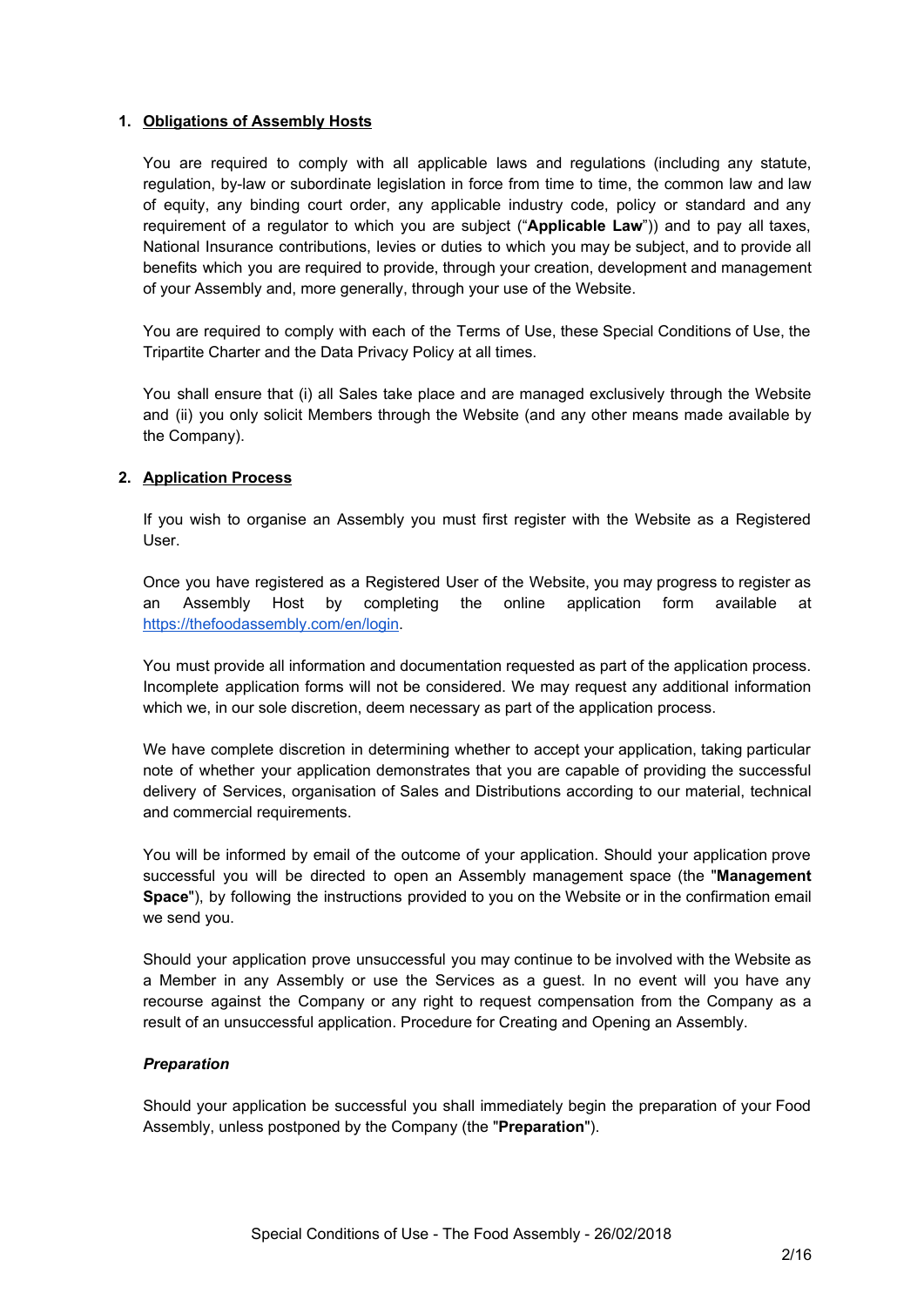As part of Preparation, unless delayed by us, you will be required to find a suitable Collection site for the Delivery of Products ordered by the Members of the Assembly within two (2) weeks of receiving confirmation that your application has been successful (or from receipt of a notification from us that you can commence Preparation if previously delayed by us). At the end of this two (2) week period you will be required to provide evidence to us that:

- a) you are legally authorised to occupy your chosen venue, whether temporarily or otherwise;
- b) the venue allows for the organisation and the realisation of the Sales and the Distribution in accordance with the terms of these Special Conditions of Use and the Terms of Use and will ensure that the Services are well executed; and
- c) the venue conforms with all legal requirements and regulations applicable to the Services.

We may also ask you for any additional documentation or information which we, in our sole discretion, deem necessary as part of Preparation.

If you are unable to provide the Company with the evidence required above within two (2) weeks, we may decide in our sole discretion to revoke your Assembly Host status for the Assembly in question. You may, however, continue to use the Services as a Member or a registered user.

# *Building*

You shall not commence the building of your Assembly (the "**Building**") until we have approved the proposed Collection site during Preparation and you have notified us of your intention to proceed with the launch of the Assembly and to undertake its Building.

During the Building phase, you are required to develop a database of the Members and Producers that will form part of your Assembly.

You will be required to provide us with the following information:

- a) any documentation relating to your professional status, all relevant identification documents, as well as any documentation that evidences the completion of administrative, fiscal and social obligations;
- b) the Distribution Day and Timetable which you propose for the first Distribution, which shall be subject to our prior approval; and
- c) your bank details, which will be automatically transferred to the Payment Service and stored in our database, in order to facilitate the payment of any commission.

We may also ask you for any additional documentation or information and/or carry out any additional checks which we, in our sole discretion, deem necessary as part of Building.

If you are unable to provide the Company with any of the information required above, we may in our sole discretion refuse the opening of your Assembly.

The Assembly must be opened in accordance with these conditions within six (6) months of the launch of Building. If an Assembly is not validly opened within this six (6) month period due to any fault of yours, we may suspend you from acting as an Assembly Host. You will not be entitled to claim any damages, compensation or remuneration solely as a result of such suspension.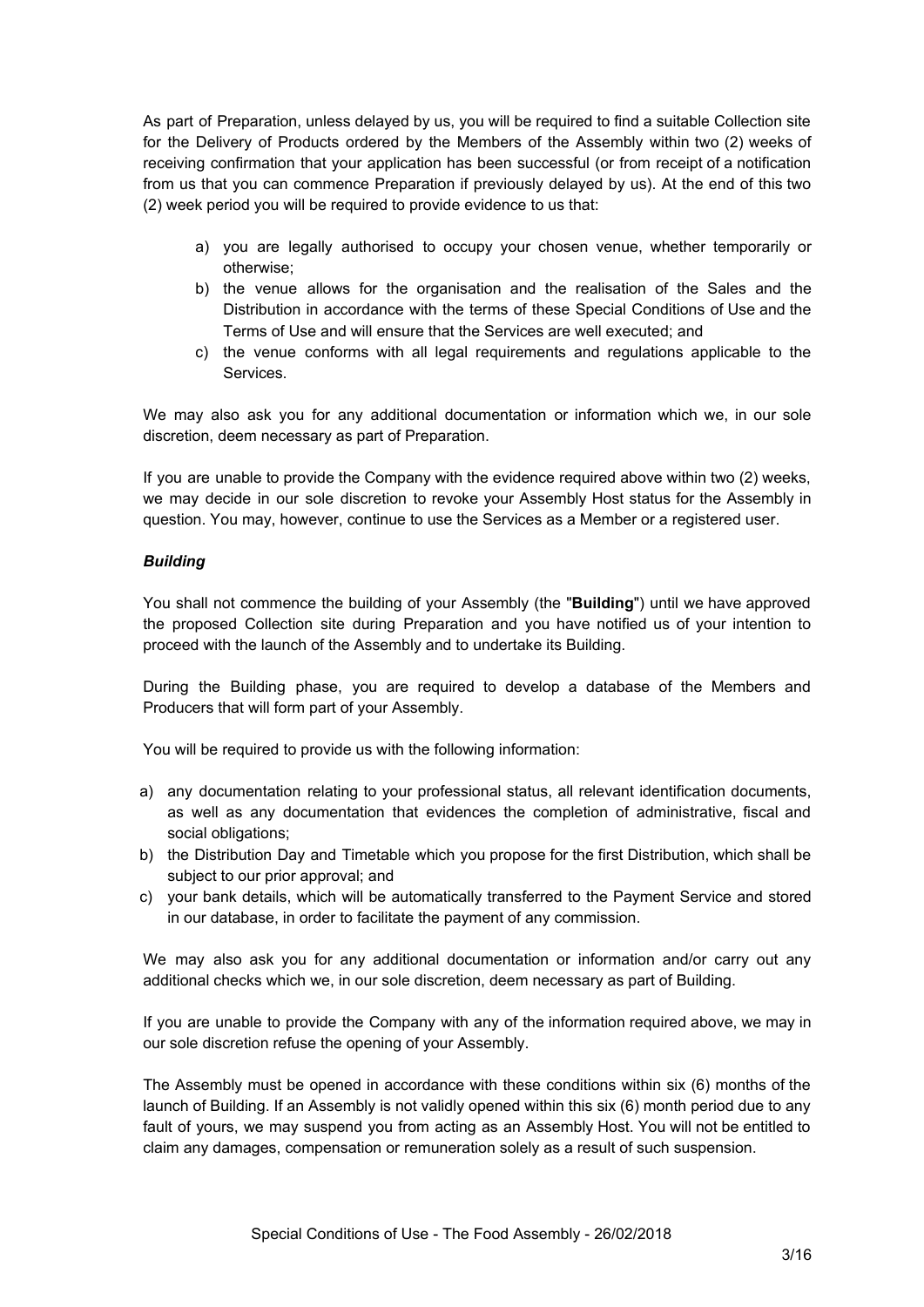# **3. Opening of the Assembly and Sale Space**

Following Building, the Assembly will go live via a dedicated space on the Website, and the Sale Space will be opened to members of the Website.

The opening date of the Sales Space will be determined by us in our absolute discretion. We reserve complete discretion to delay the date and/or to decide that the number of Members and/or Producers is insufficient and/or due to our management or organisational constraints. Organisation of the Assembly.

# **4. Organisation of the Assembly**

You shall be responsible for the management and organisation of all Assemblies that you operate via the Management Space. In particular, you will be responsible for:

- a) ensuring that the information included on the Assembly's homepage, which introduces the Assembly and provides the Assembly's latest news, is kept up to date;
- b) moderating of the Assembly's Discussion Space and ensuring that the Content exchanged on the Discussion Space conforms with the requirements set out in the Terms of Use;
- c) managing of the Members and Producers, including the database of Members and Producers, and, more generally, of the Assembly in accordance with these Special Terms of Use;
- d) organising of the Sales in accordance with the procedures laid down in the Terms of Use. In this regard, you confirm that you understand and accept that :
	- i. you will act with due diligence and in good faith
	- ii. you are responsible for and assume liability for all information you provide in the course of the approval of Products for Distribution. In the case of an error or an omission to the detriment of the Members and/or the Producer, you will bear all costs and accept that we shall not be liable in this respect; and
	- iii. the information contained in the aforementioned approval shall be admissible for the calculation of your remuneration, without any possibility of dispute; and
- e) employing all personnel provided by you to operate the Assemblies. You warrant and represent that all such personnel are employed by you under a written contract of employment, and you undertake to immediately inform the Company in writing if any such person performing any part of your obligations under the Terms of Use, these Special Conditions and the Tripartite Charter ceases to be employed by you.

To assist with the management of your Assembly, we shall ensure that the following functionality is made available in the Management Space: (i) a space for the invitation of Members; and (ii) a space to search for and invite Producers, which allows you to contact any Producer registered on the Website.

By way of exception, the participation of a Guest Producer provided for in Article 13 shall be subject to (i) the receipt of a specific form by us from you and (ii) our express validation after we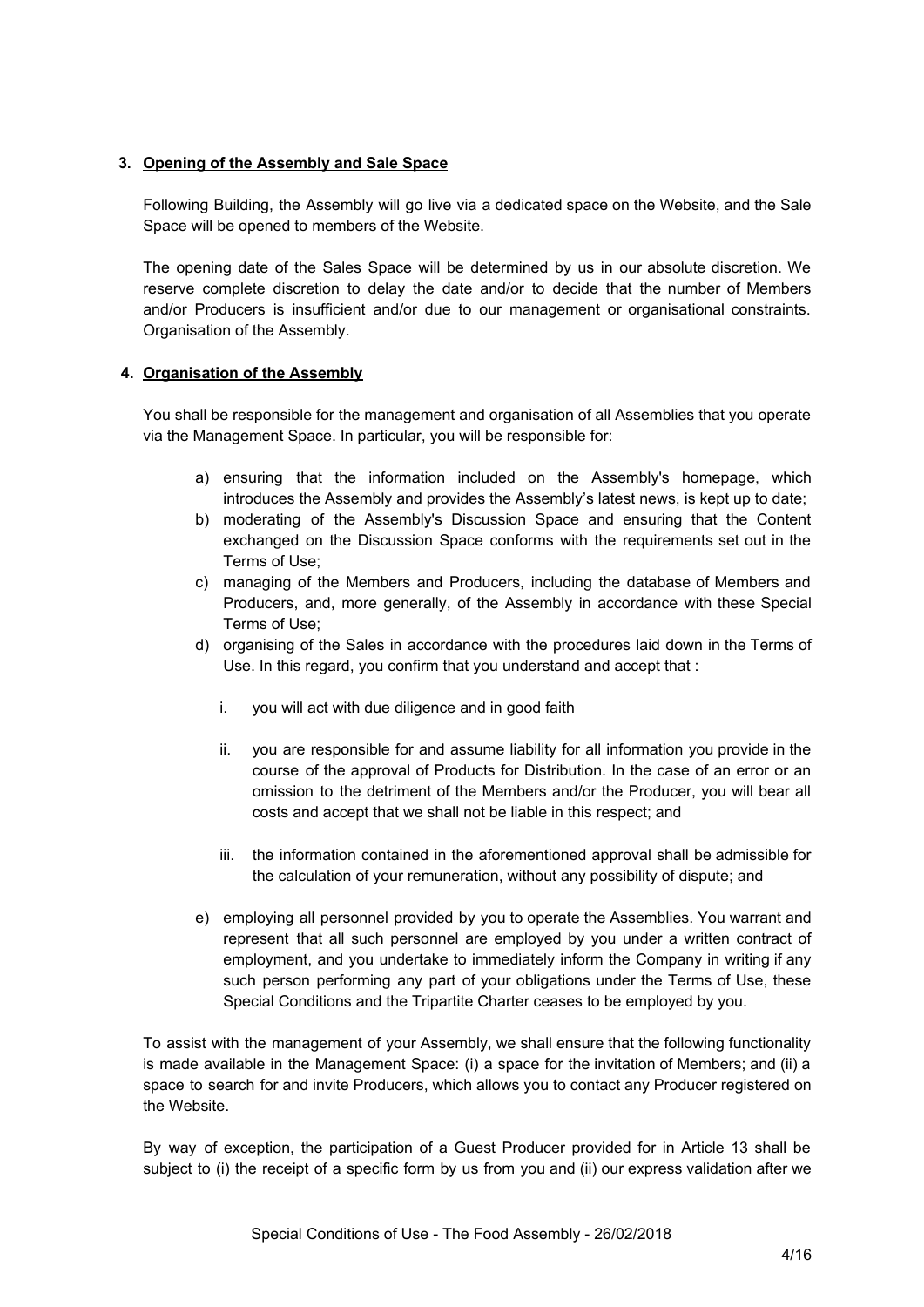have verified that there are satisfactory material, technical and commercial conditions for the proper performance of the Services to enable the organization and realization of the Sales.

You shall ensure that at least one Producer will attend on the Distribution Day in order to deliver the Products to the Members in person. In case no Producer could attend, you undertake not to open your Assembly and therefore not to proceed with the Delivery.

## **5. Remuneration of the Assembly Host**

**5.1.** Your Remuneration as an Assembly Host will consist in a brokerage commission of 10% of the amount, excluding taxes, of the sales revenue made by the Producers for each Sale with the Members of your Assembly.

By way of exception, your Remuneration as an Assembly Host will consist of a brokerage commission of 12%, excluding taxes, of the sales revenue made by the Guest Producers described in Article 13, for each Sale with the Members of your Assembly.

This commission has to be paid by the Producers.

You will not perceive this commission in case of the cancellation of the Sale or if the Products are not delivered.

Your Remuneration will be paid to your Professional Electronic Wallet, within the terms set in Section B - Article 4 of our Terms of Use.

**5.2.** You authorise us to invoice, in your name and on your behalf, your brokerage commission to the Producers for each Sale.

You shall inform us if you are registered for VAT. In the absence of such information, we shall presume that you are registered for VAT until you provide evidence to the contrary.

We shall provide you with a technical tool that summarises bills generated and payment history, which is accessible from your Food Assembly Management Interface.

## **6. Unavailability**

You must provide the entire Assembly community with reasonable notice in the event that any Distribution Days will not be held on the advertised date.

If you are unable to maintain a Distribution Day despite the Sales having already been finalised, you must immediately inform the Members and Producers of the Assembly and seek to find in good faith an alternative arrangement. In the event that this is not possible, you will be solely responsible for any additional charges or costs incurred by the Members and Producers.

## **7. Closing an Assembly**

You can choose to close your Assembly at any time and for any reason, provided that: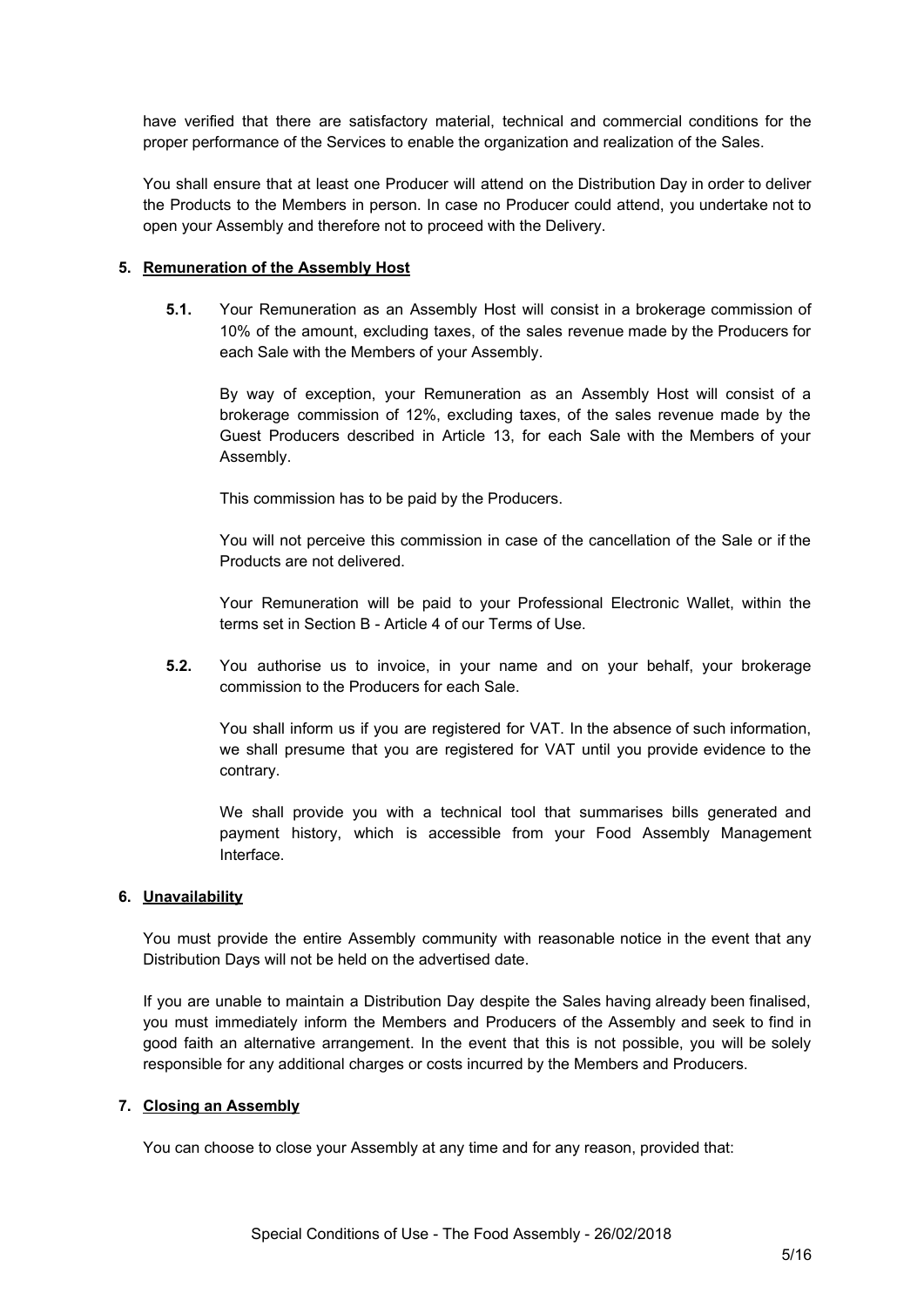- a) the Members and Producers are given at least three (3) months' notice;
- b) any existing Sales are carried out;
- c) you have fulfilled all obligations incurred under all transactions;
- d) you have informed us of your intention to close the Assembly three (3) months in advance; and
- e) you have received all commission due for Sales carried out before the date of closure.

We shall also have the right to close any Assembly:

- a) that, after 6 months activity, has not yielded at least twenty (20) orders a month for a period of three (3) consecutive months by providing one (1) month's notice of the Company's intention to do so. You will have no right to any damages, compensation or remuneration as a result of such closure; or
- b) in the event that you are in breach of these Special Conditions of Use (including the Tripartite Charter), the General Terms and Conditions and/or Applicable Laws and if capable of remedy you have failed to remedy such breach within fifteen (15) days of notice from us informing you that you are in breach. In this instance, we also reserve the unequivocal right to exclude you from the Website.

Following receipt of a notice to close the Assembly from us, you must:

- a) promptly inform all Members and the Producers of the closure;
- b) abstain from organising any further Sales; and
- c) carry out your obligations under these Special Conditions of Use and the Terms of Use until the Assembly has been closed.

You will be fully responsible to all Members and Producers for the consequences of the closure of your Assembly.

Closure of an Assembly, whatever the cause, automatically entails the loss of your Assembly Host status. However, provided you have not been excluded from the Website, you may continue to use the Services as a Member or registered user.

# **8. Indemnification of the Company**

You shall at all times indemnify and keep indemnified the Company on demand from and against any and all costs, claims, penalties, liabilities and expenses incurred in respect of:

- a) income tax, National Insurance contributions, VAT or other contributions or benefits due by you in relation to the organisation of the Assembly; and
- b) the warranty and representation set out at 4(e) above being untrue, and/or non compliance with the undertaking set out at 4(e) above.

## **9. Restrictions on Ceasing to be an Assembly Host**

Since you are likely to obtain confidential information in the course of providing the services of Assembly Host to the Company, and you are likely to gain personal knowledge of and influence over Producers and Members, as well employees of the Company and others performing services for the Company, you hereby agree with the Company that in addition to the other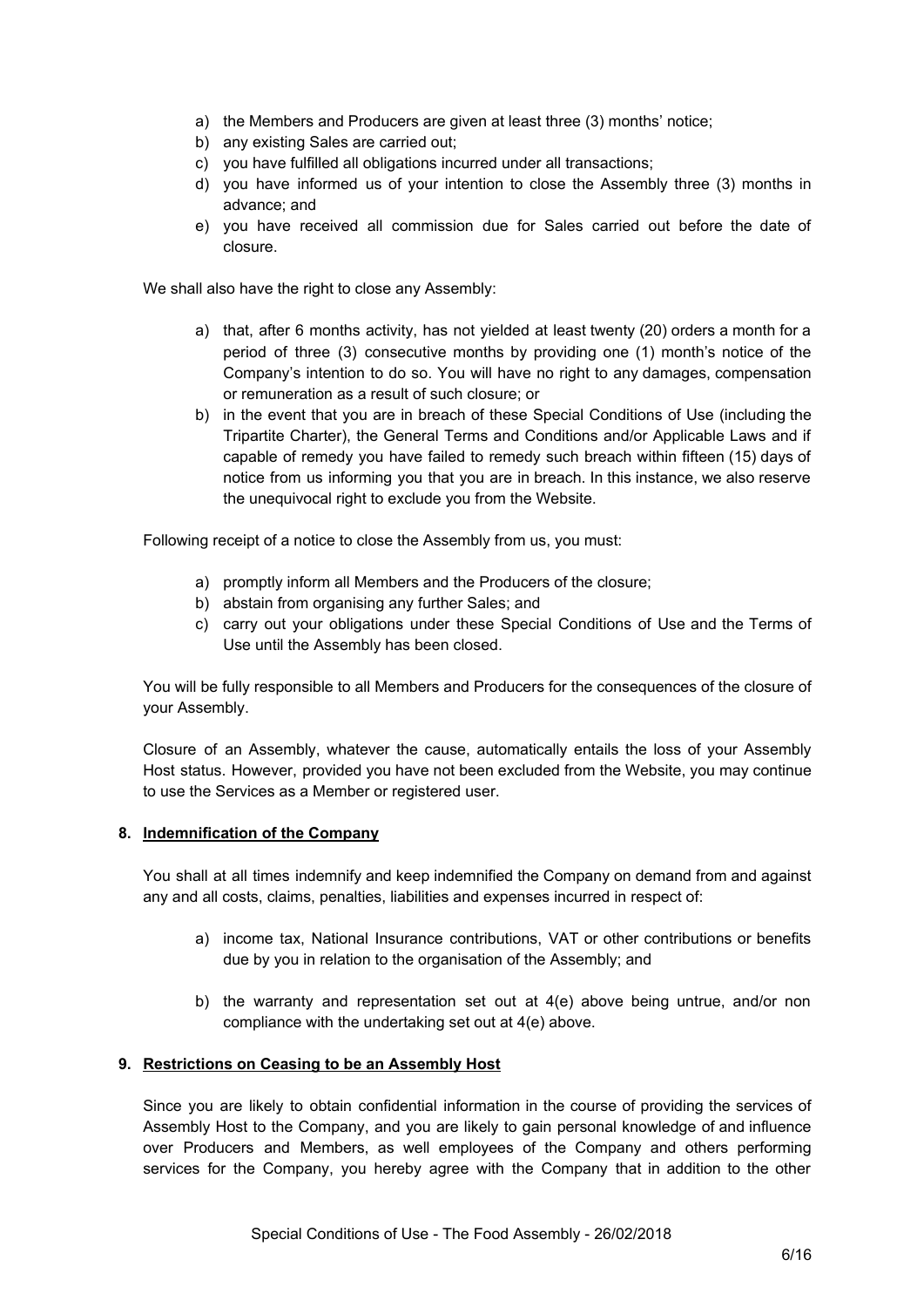Special Conditions of Use and without prejudice to the other restrictions imposed upon you by law, you will be bound by the covenants and undertakings contained in this Section B-9. In this Section B-7, unless the context otherwise requires:

"**Member**" means any person who is a Member of the Food Assembly during the Relevant Period and with whom you (or any of your personnel) had direct contact during the Relevant Period;

"**Relevant Period**" means the period for which you are an Assembly Host;

"**Restricted Employee**" means any person who was a director, employee or consultant of the Company at any time within the Relevant Period who by reason of that position and in particular his seniority and expertise or knowledge of confidential information of the Company or the Producers, or knowledge of or influence over the Members, Prospective Members or contacts of the Company, is likely to cause damage to the Company if he were to leave the employment of the Company and become employed by a competitor of the Company; and

"**Restricted Period**" means the period commencing on the date your appointment as an Assembly Host terminates and continuing for 12 months thereafter;

Both during the Relevant Period and during the Restricted Period, you will not, without the prior written consent of the Company, whether by yourself, through your employees or agents or otherwise and whether on your own behalf or on behalf of any person, directly or indirectly:

- a) in any geographic area in which the Assembly is active at the time you were the Assembly Host, carry on, be concerned or assist in any way, a business which is or would be in competition with any part of the Company as it was carried on at the time you were an Assembly Host;
- b) canvass, solicit or endeavour to solicit or induce, or otherwise seek or accept the custom of any Member;
- c) canvass, solicit or endeavour to solicit or induce any Producer to cease to deal with the Company and shall not interfere in any way with any relationship between a Producer and the Company; or
- d) employ or engage, or offer to employ or engage, or solicit or otherwise entice or attempt to entice away from the Company, any Restricted Employee.

You also hereby undertake to the Company that you will not at any time:

- a) during the period in which you are engaged by the Company to provide the services of Assembly Host or after the termination of that engagement, engage in any trade or business or be associated with any person engaged in any trade or business using any trading names used by the Company or any Group Company, including the names or incorporating the words "**Food Assembly**" or "**La Ruche**";
- b) after the termination of your engagement by the Company make any public statement in relation to the Company or any Group Company or any of their officers or employees; or
- c) after the termination of your engagement by the Company represent or otherwise indicate any association or connection with the Company or any Group Company or for the purpose of carrying on or retaining any business represent or otherwise indicate any past association with the Company or any Group Company.

Each undertaking in this section 7 above is a separate undertaking of the Assembly Host and shall be enforceable separately and independently by the Company. Each such undertaking is considered fair and reasonable by the parties.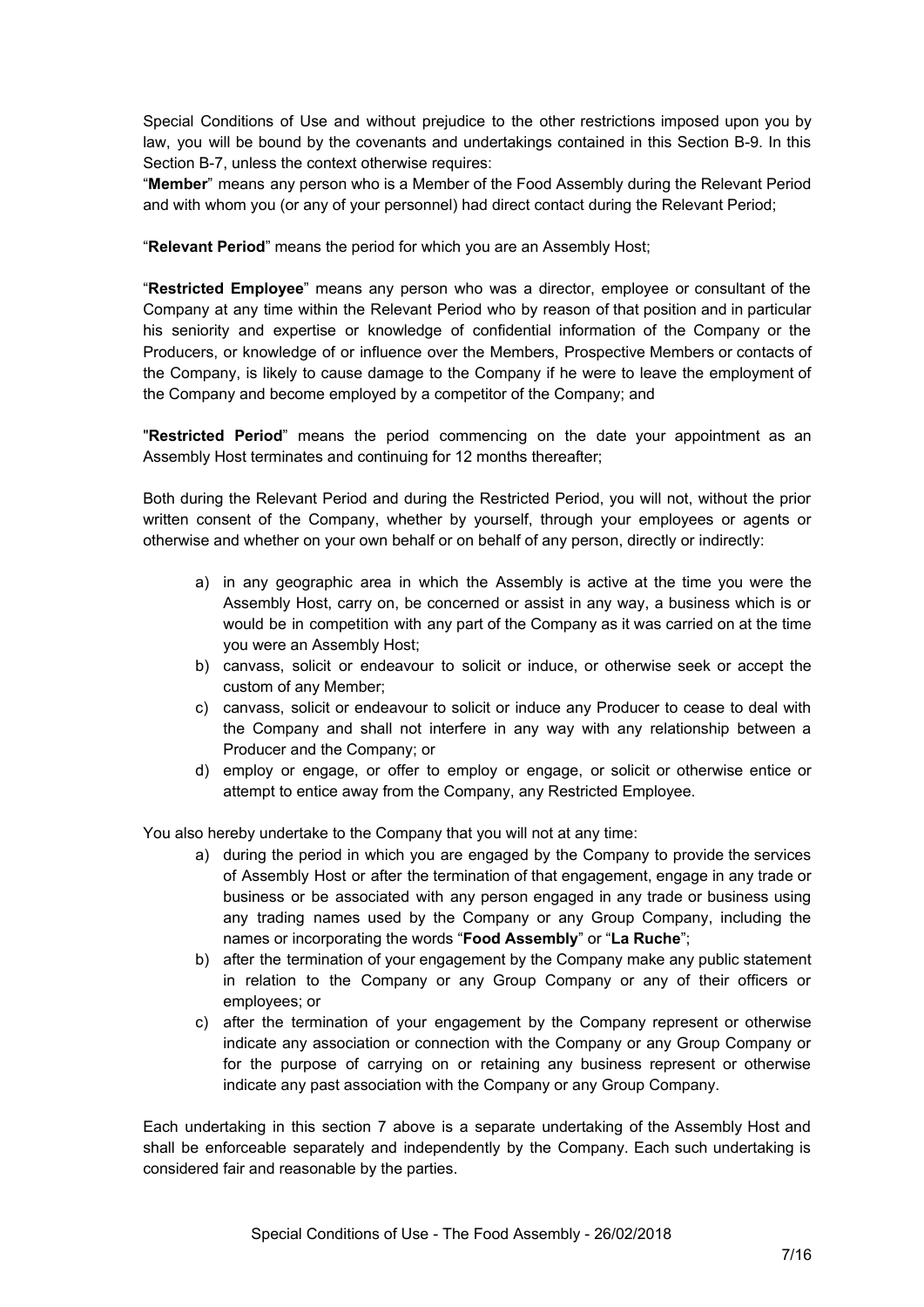# **Section C - Provisions Applicable to Producers & Responsibilities of Producers**

### **10. Overview**

You are required to:

- comply with all Applicable Laws and to pay all taxes, levies or duties to which you are subject as a result of your commercial activity as a distance seller and more generally in the context of your usage of the Website. You agree and understand that the Assembly Hosts and the Company will under no circumstances have liability in this regard ;
- comply with all Applicable Regulations and Laws that apply in the country you carry out your professional activity regarding particularly, but not limited to:
	- the Products presentation, packaging and labeling, the price setting,
	- hygiene and security, particularly, but not limited to, during the production, processing, packaging, transportation, storage and distribution of the Products. The Producer shall ensure that the venue for the Delivery comply with all legal requirements and applicable requlations, in particular oversees the proper upkeep and the hygiene of the Delivery site. If not, the Producer shall invite the Assembly Host to adapt or change the venue. If any of the required changes are missing, the Producer may cease to deliver the Assembly without observing the period notice that shall apply in any other situation.

You are required to comply with each of the Terms of Use, these Special Conditions of Use, the Tripartite Charter and the Data Privacy Policy at all times.

You shall not use the Website to organise any sales outside of the Website. You may only sell Products at the Distribution site that you have sold via the Website and you must not make any additional sales at a Distribution site which have not been made via the Website.

You are solely responsible for the Offers that you provide through the Website and the compliance of these with applicable laws and regulations in the country in which you operate.

You are solely responsible for the fulfilment of the sales contract with the members as well as for the quantity, quality and compliance of the delivered Products and the risks linked to their transportation, storage, conservation and delivery.

You shall ensure that the Products you offer for sale through the Website are available and that you have all required rights and authorisations to sell these Products.

If you wish to be listed as a Producer on the Website you must first register with the Website as a Registered User.

Your participation as Producer on the Website or in a new Assembly can be initiated in one of two ways:

- by your acceptance of an invitation from the Assembly Host or us; or
- by a direct request from you, subject our's and the Assembly Host's approval.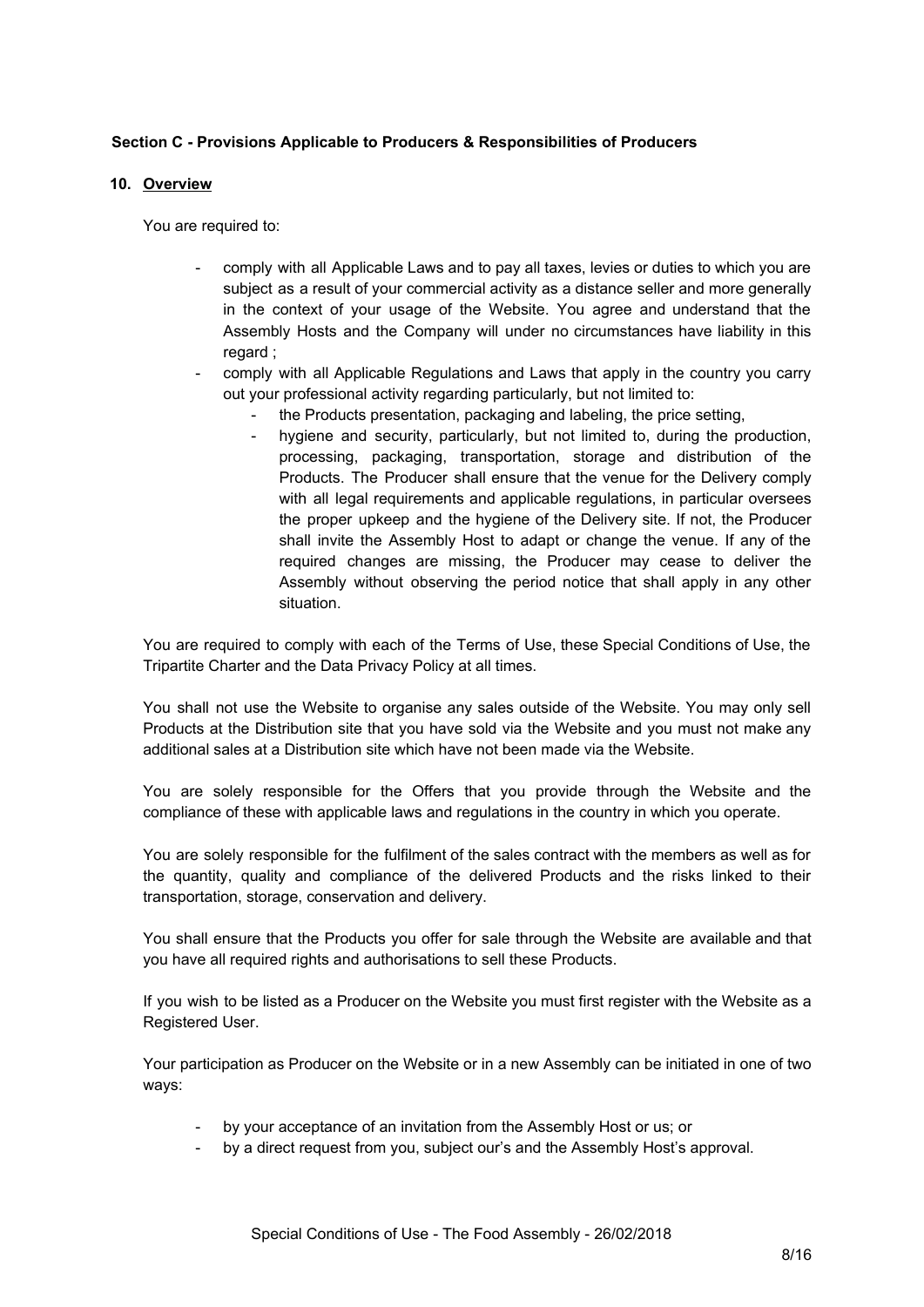You must fully complete the following application forms which can be found on our Website:

- a form relating to your professional life, illustrated should you wish with a gallery of photographs showing your establishment and team (the "**Producer Folder**"); and
- a form relating to the proposed Products to be sold, with corresponding photographs should you wish (the "**Product Catalogue**").

You shall ensure that the information provided in the Producer Folder and the Product Catalogue remains accurate and up to date at all times.

You must also provide the Company with:

- any official document evidencing your status as a professional, any related identity document, as well as any documentation which evidences your fulfilment of any required administrative, fiscal and social obligations; and
- your bank details, via the communication method set out on the Website, which will be automatically transferred to the Payment Service to facilitate your remuneration.

You must provide all the information and documentation requested as part of the application process. Incomplete forms will not be considered.

We also reserve the right to request any additional information which we, in our sole discretion, deem necessary as part of the application process. We have complete discretion in determining whether to accept your application, taking particular note of whether your application demonstrates that you are capable of providing the successful delivery of Services and organising Sales and Distribution according to our technical and commercial requirements.

You shall have no recourse against us and no right to request compensation from us for any unsuccessful application. However, an unsuccessful application does not preclude the opportunity to participate in Assemblies as a Member or to use the Services as a guest.

## **11. Application Process**

If you wish to be listed as a Producer on the Website you must first register with the Website as a Registered User.

Your participation as Producer on the Website or in a new Assembly can be initiated in one of two ways:

- by your acceptance of an invitation from the Assembly Host or us; or
- by a direct request from you, subject our's and the Assembly Host's approval.

You must fully complete the following application forms which can be found on our Website:

- a form relating to your professional life, illustrated should you wish with a gallery of photographs showing your establishment and team (the "**Producer Folder**"); and
- a form relating to the proposed Products to be sold, with corresponding photographs should you wish (the "**Product Catalogue**").

You shall ensure that the information provided in the Producer Folder and the Product Catalogue remains accurate and up to date at all times.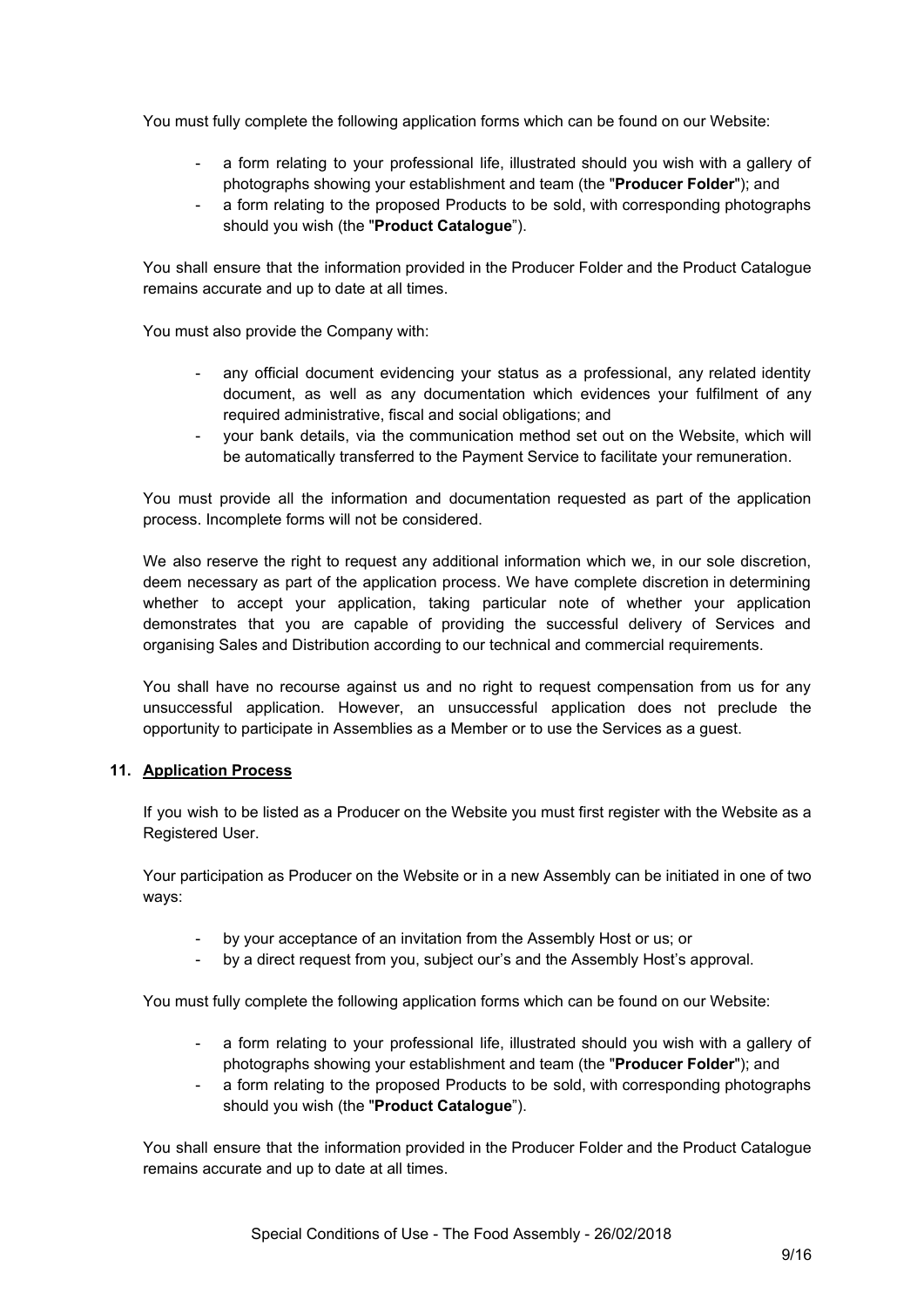You must also provide the Company with:

- any official document evidencing your status as a professional, any related identity document, as well as any documentation which evidences your fulfilment of any required administrative, fiscal and social obligations; and
- your bank details, via the communication method set out on the Website, which will be automatically transferred to the Payment Service to facilitate your remuneration.

You must provide all the information and documentation requested as part of the application process. Incomplete forms will not be considered.

We also reserve the right to request any additional information which we, in our sole discretion, deem necessary as part of the application process. We have complete discretion in determining whether to accept your application, taking particular note of whether your application demonstrates that you are capable of providing the successful delivery of Services and organising Sales and Distribution according to our technical and commercial requirements.

You shall have no recourse against us and no right to request compensation from us for any unsuccessful application. However, an unsuccessful application does not preclude the opportunity to participate in Assemblies as a Member or to use the Services as a guest.

## **12. Successful Applications**

If you are successful in your application to register as a Producer, you will be invited to open an Assembly management interface (the "**Food Assembly Management Interface**") by following the instructions provided to you on the Website or in the confirmation email we send you.

On the website, you will see a list of all Assemblies within a one hundred and fifty (150) mile radius of your establishment (your "**Geographical Area**"). By way of exception, you can be a Guest Producer, as defined in Article 13 and offer your Products for Sale in Assemblies located beyond your Geographical Area.

You are free to participate in Sales in either all or some of the Assemblies with which you are registered, subject that you may only offer your Products to the Assemblies situated in your Geographical Area, or beyond your Geographical Area if you are a Guest Producer, and to which you can offer all or some of your Products in accordance with the Distribution Day and the Timetable.

Prior to any participation in Sales, you shall create your Product Files, for which you will be solely and completely responsible, which shall be kept on the Product Catalogue. All Product Files shall contain:

- a) the name of the Product, including the name under which the Product is sold, as well as its origin if the omission of this information could threaten to mislead the consumer;
- b) a precise description of the Product, of the processes of manufacture (if applicable), as well as any statements and information required by, including without limitation, the Consumer Contracts Regulations 2013, any Applicable Law or guidelines governing the preparation and labelling of foodstuffs and any advertising and marketing Applicable Laws; and
- c) a photograph chosen to illustrate the Product.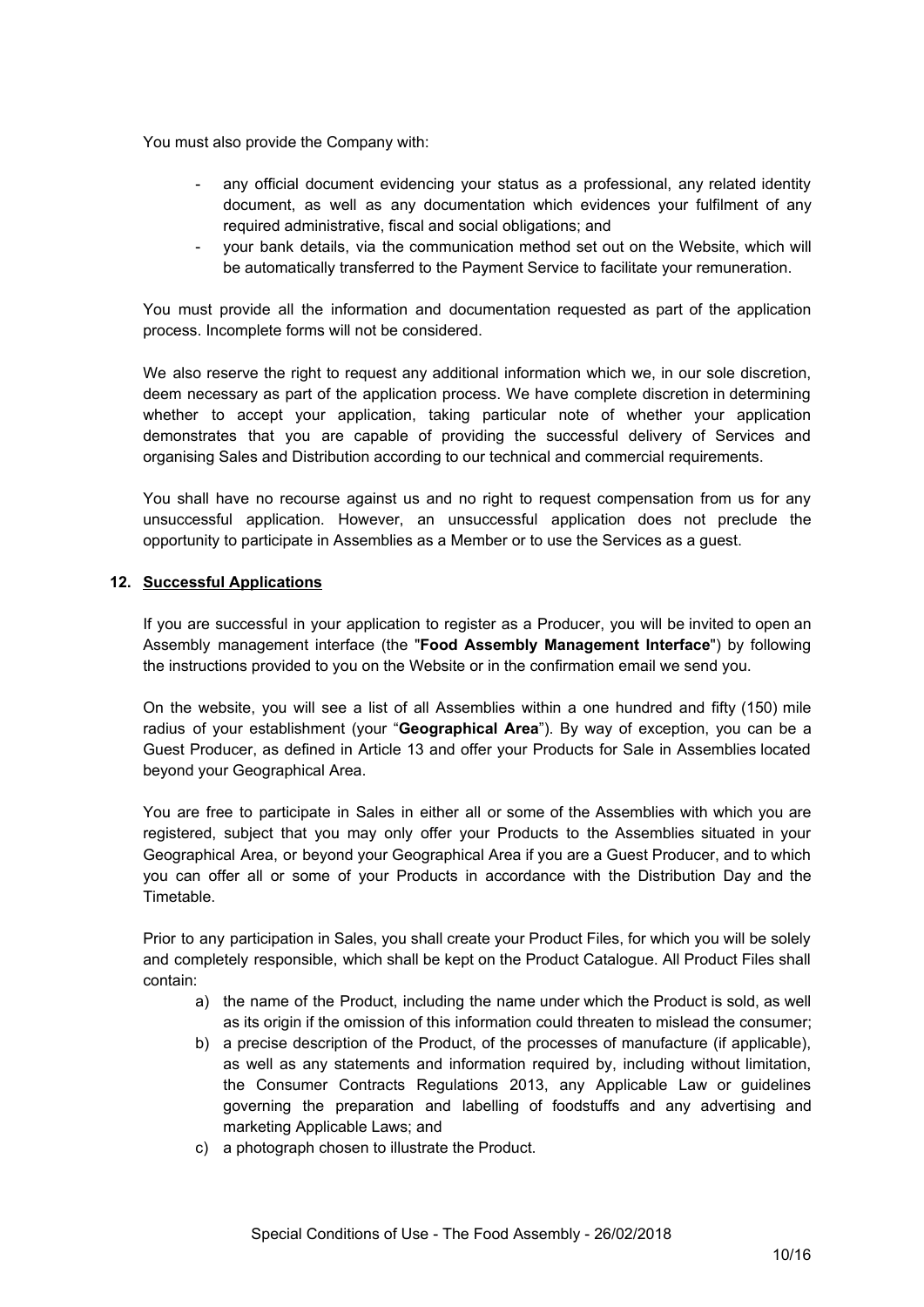You may keep your Product Files for as long as you wish and they may be modified, added to or deleted, provided that no Offer may be changed or deleted if an Order has already been placed and has not yet been delivered.

You shall also create in good faith Product Pages providing a full and accurate description of the Products in the language of the country in which you operate.

After completing your Product Catalogue in accordance with the procedures set out above, you shall create your Offers, which must include, inter alia, the essential characteristics of the Products, their price (per batch, per unit, by volume or by weight, as appropriate taking into account your obligations under Applicable Law), as well as all information pertaining to availability.

Subject to the prior approval of the Assembly Member, you may add new Offers at any time.

You will decide, for every Assembly that you are registered with, the minimum Orders threshold above which you are able to deliver the ordered Products.

If the minimum number of orders is not reached, you shall have twenty four (24) hours from the end of Sales to accept the orders notwithstanding that they have not reached the minimum order level. After this period has elapsed and unless you have expressly accepted the order, the Orders in question will be deemed cancelled and you shall have no obligation to complete such orders.

On acceptance of an Order, you enter into a binding contract with the Members for the Products (and Delivery thereof).

You have absolute discretion and responsibility for setting the price at which the Products will be sold on the Website. You shall quote this price in pounds sterling, inclusive of all taxes and must not impose any kind of supplementary cost related to the delivery and the collection of Products.

## **13. The Guest Producers**

You can be invited by an Assembly Host to propose your Products to the Sale in an Assembly located beyond your Geographical Area (the "Guest Producers"), in the conditions set upon Article 4.

#### **14. Implementation of the Sales**

Sales are concluded directly between the Producer and the Members in the Sales Space of each Assembly. Any sale undertaken outside the Sales Space is considered as not having taken place on the Website and frees the Assembly Hosts and the Company from any obligations to which they would otherwise be bound under these Special Conditions of Use.

We shall provide confirmation once a Sale has occurred by way of an Order Confirmation.

You must check the conformity of all Order Confirmations and notify the relevant Assembly Host of any errors or omissions within six (6) hours of receipt. If you fail to notify the Assembly Host of any errors or omissions within this time frame you shall bear any charges or costs resulting from any non-conformity.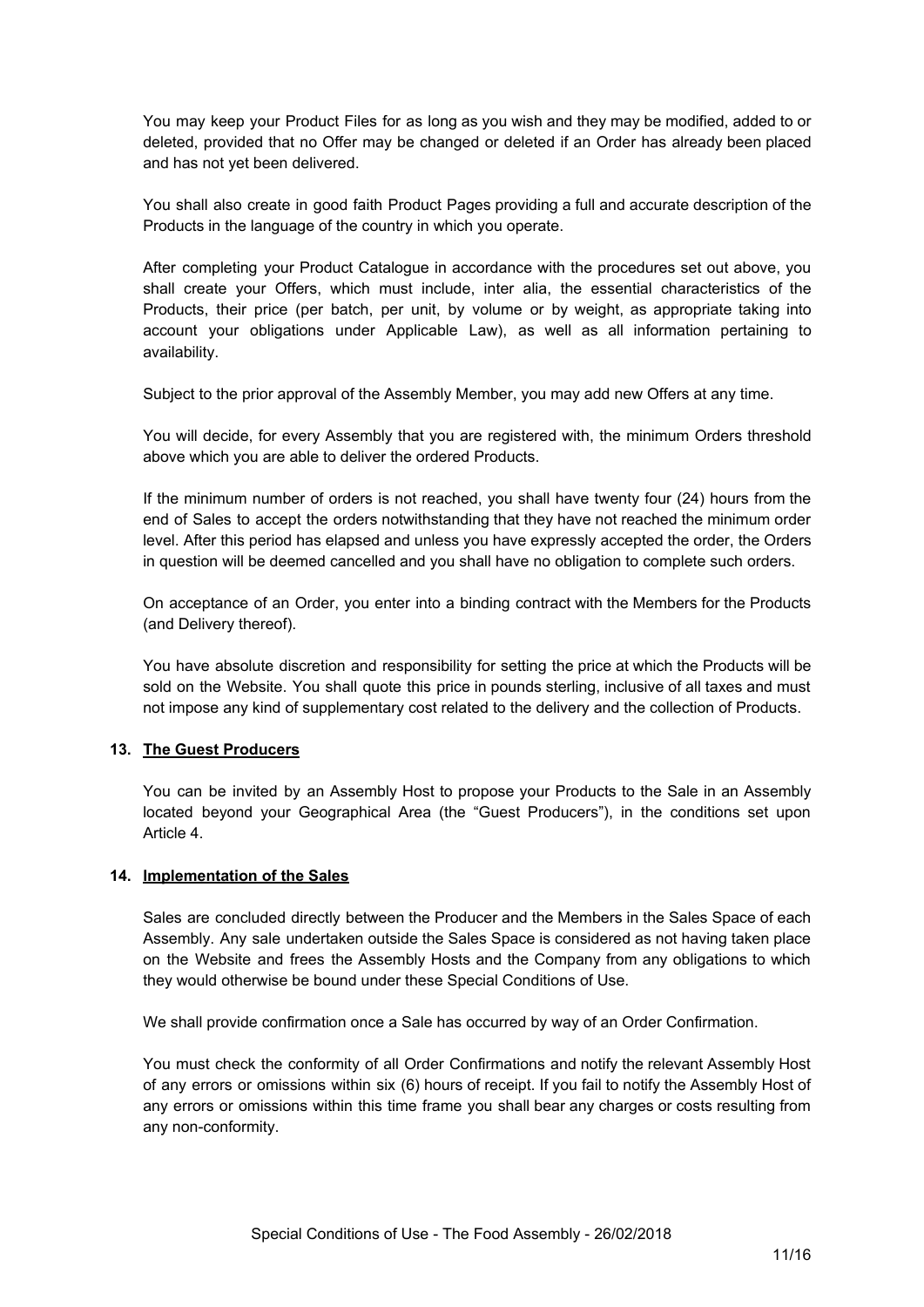# **15. Delivery**

# **15.1. General**

You shall deliver your Products, either personally or by an authorised distributor acting on your behalf, on the Distribution Day in accordance with the Timetable.

You must sign the Delivery Form issued by the Assembly Host, having notified the Assembly Member of any reservation that may be necessary. Only information given on the Delivery Form will be considered in the event of a dispute.

You must reclaim any Products that are either not picked up by a Member or not compliant with the Order Confirmation at the end of each Timetable timeslot and are responsible for their lawful disposal.

# **15.2. Producers representation**

Any Producer who could not attend the Delivery and therefore could not assure the Delivery of its Products in person can be represented by another Producer (hereinafter the "**Producer Agent**").

This mechanism shall be used by any Producers wishing to mutualize means.

The Producer undertakes to inform the Producer Agent of all applicable obligations within these Special Conditions of Use or any applicable regulations, especially relating to the hygiene and security of the Products. The Producer who mandates another remains solely liable for the proper execution of these obligations.

Notwithstanding the provisions above, Producers undertake to give their best efforts to attend as much as possible to the Deliveries in order to deliver in person their Products to the Members of the Assembly.

## **16. Unavailability**

In the event that you are unable to deliver the Products on the Distribution Day and/or during the Timetable, despite the Sale being concluded, you must immediately notify the relevant Assembly Host, who will immediately notify the relevant Members.

In this event you must attempt to find a reasonable solution. If you are unable to find a solution, the Members will not be charged the cost of their Order or, if they have already been charged, they will be refunded.

## **17. Withdrawal and Exclusion of a Producer**

You may decide to end your participation on the Website at any time, provided that:

- a) the Assembly Host to which you have made Offers are given at least two (2) months' notice;
- b) any existing Sales are carried out;
- c) you have fulfilled all obligations incurred under all Sales;
- d) you have informed us of your intention to withdraw from the Website on no less than two (2) months' notice; and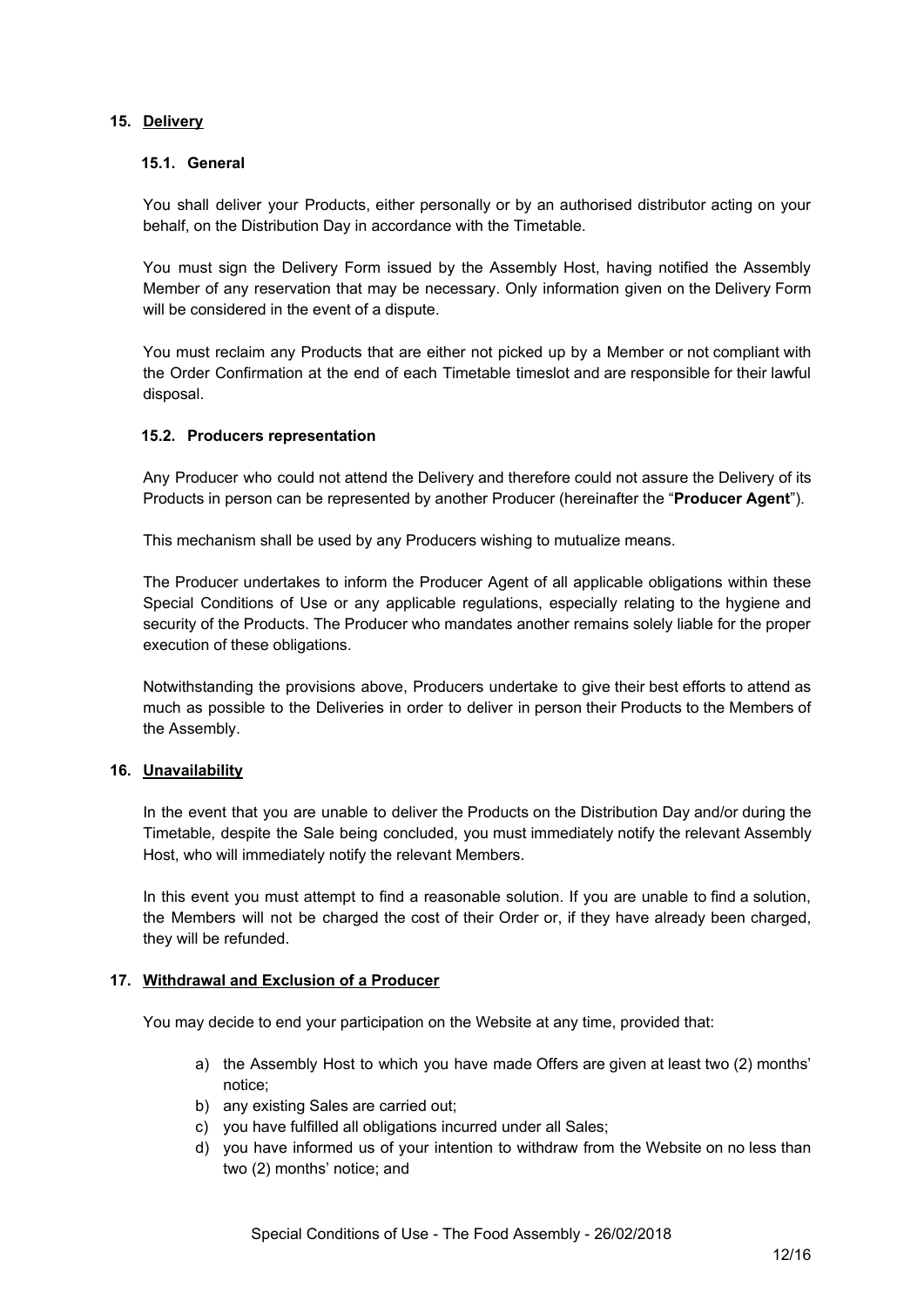e) you have received all payments due for Sales carried out before your withdrawal.

The Company shall have the right to remove any Producer in breach of these Special Conditions of Use (including the Tripartite Charter), the General Terms and Conditions and/or any Applicable Laws and who has failed to rectify such breach within fifteen days of delivery of a notice from the Company.

You will be solely responsible to the Users and the Assembly Hosts for the consequences of your withdrawal or exclusion.

Your withdrawal or exclusion as a Producer for whatever reason, automatically brings about the loss of your status of Producer, the deactivation of your Food Assembly Management Interface, and the deletion of your Producer File, Producer Catalogue and Offers on the Website.

In the case of withdrawal, you may nevertheless continue to use the Services as a User or registered guest.

## **18. Remuneration of the Company**

As a Producer you are responsible for paying the Company and the relevant Assembly Host a brokerage commission equal to 10% each of the total turnover excluding tax, for each Sale that you receive from the Members of all relevant Assemblies. This brokerage commission includes all the Payment Service fees.

By way of exception, in the event you are a Guest Producer as described in Article 13, the brokerage commission due to the Company and the relevant Assembly Host shall be equal to 12% each of the total turnover excluding tax, for each Sale that you receive from the Members of all relevant Assemblies.

We will prepare an invoice addressed to you for each Sale and we, together with the Assembly Host will be paid directly through the Payment Service, within a period of ten to fifteen (10 to 15 days) from the Assembly Host's approval of the Distribution.

The Company and the relevant Assembly Host will have no right to receive commission in the event of the cancellation of a Sale or return of a Product by a Member, or the non-delivery of a Product.

The Assembly Host authorises the Company to invoice you, in his or her name and on his or her behalf, for his or her commission on each Sale. It is the responsibility of the Assembly Host to inform the Company of his or her liability or exemption from VAT. In the absence of this information, the Assembly Host is assumed to be liable for VAT until he or she can prove otherwise.We provide the Assembly Host with a technical tool which summarises invoices issued and shows payment history, accessible from his or her Management Space.

#### **19. Remuneration of the Producer**

Your remuneration as a Producer is determined by the price of the Products successfully delivered to Members, subject to any retraction or deduction of the commissions owed to the Assembly Host and us.

Your remuneration will be paid to the bank account linked to your Professional Electronic Wallet.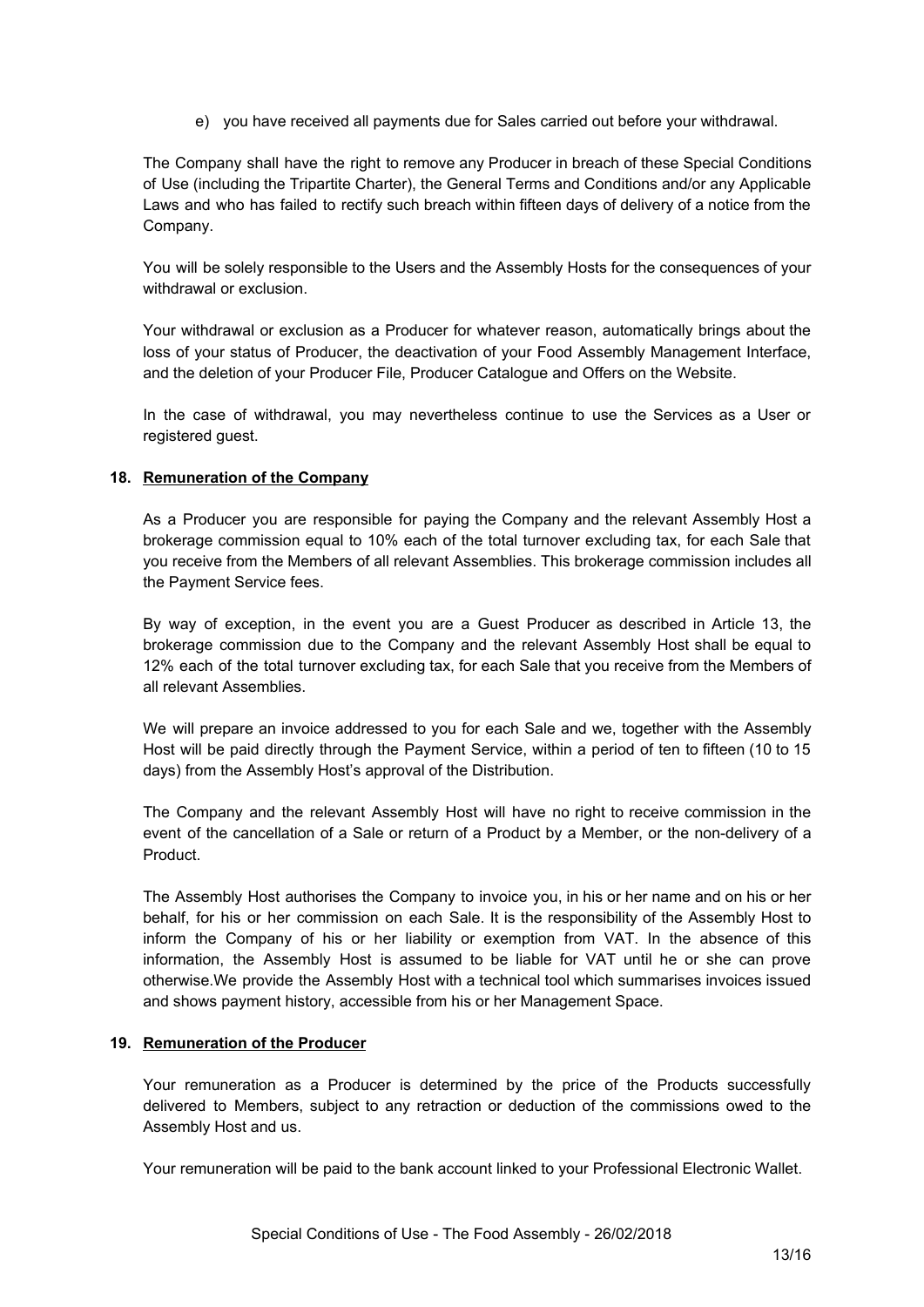You authorise us to invoice, in your name and on your behalf, the price of the Products to the Members purchasing your Products.

You shall inform us if you are registered for VAT. In the absence of such information, we shall presume that you are registered for VAT until you provide evidence to the contrary.

We shall provide you with a technical tool that summarises bills generated and payment history, which is accessible from his or her Food Assembly Management Interface.

### **Section D - Additional Responsibilities of the Company**

We shall comply with our obligations under each of the Terms of Use, these Special Conditions of Use and the Tripartite Charter at all times. We provide you with the technical models and tools required for the Services you're using on the Website. Your use of these are at your sole risk, and we shall not be liable for your use and to the fullest extent permitted by law, we exclude all liability to you arising from or in relation to such use.

### **Section E - Additional Provisions Common to all Professionals**

### **20. Obligations relating to Information Provided**

You shall ensure that all documentation and information provided to us and/or included on the Website, whether in the context of your application or at a later stage, is accurate, up to date and not misleading.

You shall be solely responsible for any losses arising (whether directly or indirectly) as a result of or in connection with any failure of you to provide accurate, up to date and not misleading information on the Website.

You must always indicate whether you are acting in your own name, as a legal representative of a legal person or body, or on behalf of a legal person or body that you are duly entitled to represent. In both of the latter cases, you must provide proof of such rights if requested by us.

We reserve the right to request any additional document or information, particularly those regarding your identification needed to comply with the "Know Your Customer" policies related to our Payment Service's Terms and [Conditions](https://d27ue5shkjha1u.cloudfront.net/en/p/assets/documents/en-GB/terms/mangopay.pdf). Professionals hereby expressly agree to respond without delay to this demand.

### **21. Payment Procedures**

In order to provide Services and particularly in order to ensure you receive payment, a professional electronic wallet managed by the Hipay and distinct from the Electronic Wallet for Members, is attributed for your use (the "**Professional Electronic Wallet**"). This Professional Electronic Wallet is linked to the bank account you provide during your application.

All amounts due to you in relation to Services provided are paid into the Professional Electronic Wallet and are subsequently automatically transferred to your designated bank account.

In order to benefit from the Services available to you on the Website as a Professional, you must maintain a Professional Electronic Wallet with the Payment Service.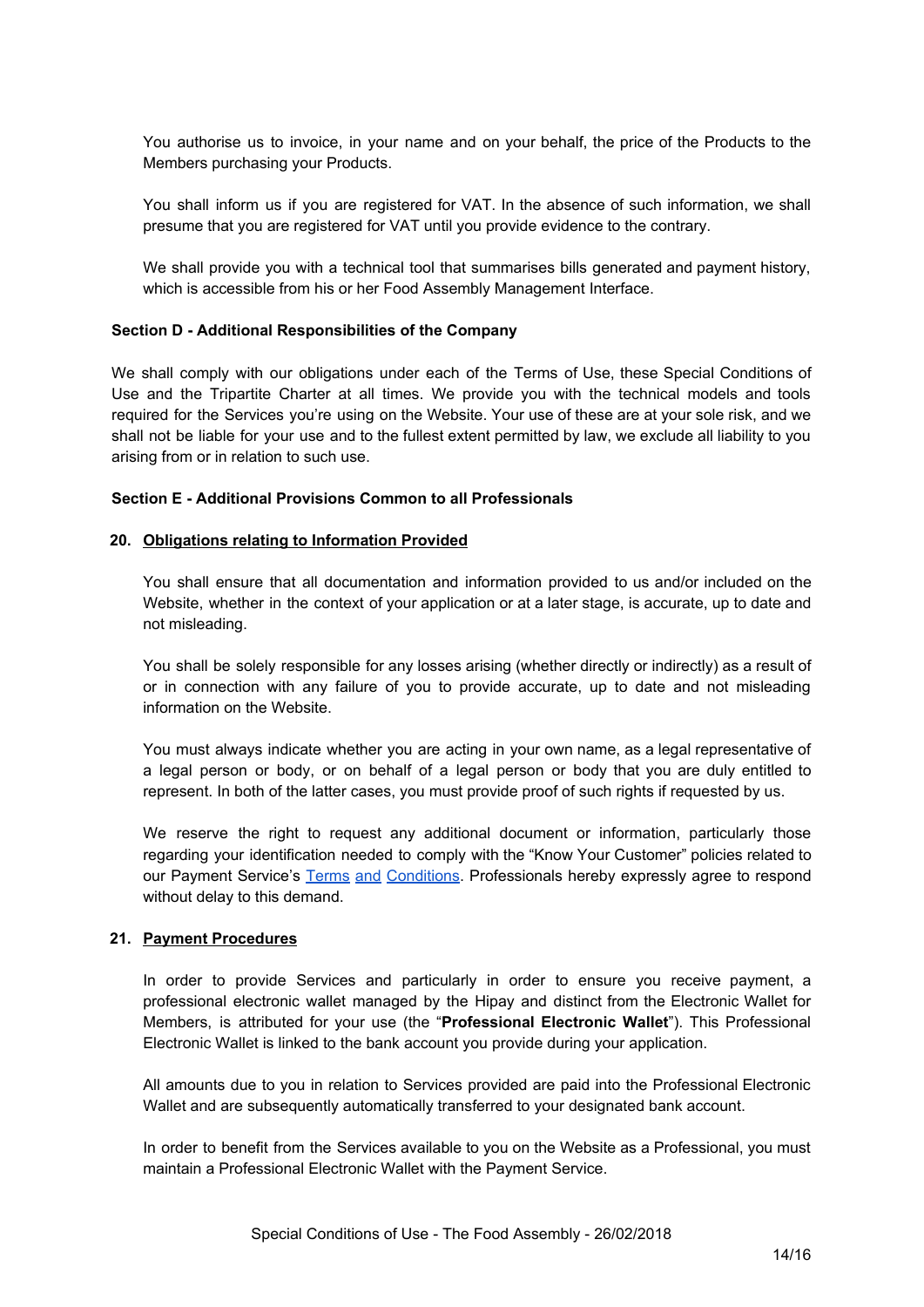In the event of termination of the contract between you and the Payment Service for whatever reason you will automatically cease to be a Professional and will instead assume the status of a Registered User.

### **22. Complaints**

As an Assembly Hosts you are required to consider the complaints of the Members regarding the delivery of Products without delay, and to offer all solutions in your power.

As an Assembly Hosts you must notify us and the relevant Producers of any complaints with regard to delivered Products without delay.

Once notified, the Producer shall be solely responsible for resolving complaints relating to their Products without delay.

Assembly Hosts are also required to inform us without delay of any disputes relating to any issues related to the collection of Products with Members or Producers which it cannot resolve. In such cases, we will consider the best course of action for the correction of errors and omissions and propose an equitable adjustment to the payment where appropriate, which the relevant Member and Producer must consider and come to agreement on. Where the Member and Producer cannot agree, our decision will be final.

### **23. Limitation of Liability**

Nothing in these Special Conditions of Use excludes or limits liability for death or personal injury arising from negligence, fraud or fraudulent misrepresentation, or any other liability that cannot be excluded or limited by English law.

To the extent permitted by law, all conditions, warranties, representations or other terms which may apply to the Website or any content on it or the Services, whether express or implied, are excluded.

We shall not be liable to any Professional for any loss or damage, whether in contract, tort (including negligence), breach of statutory duty, or otherwise, even if foreseeable, arising under or in connection with:

- a) use of, or inability to use, our Website or the Services;
- b) use of or reliance on any Content displayed on our Website;
- c) loss of profits, sales, business, or revenue;
- d) business interruption;
- e) loss of anticipated savings;
- f) loss of business opportunity, goodwill or reputation; or
- g) any indirect or consequential loss or damage.

We will not be liable for any loss or damage caused by a virus, distributed denial-of-service attack, or other technologically harmful material that may infect your computer equipment, computer programs, data or other proprietary material due to your use of our Website or to your downloading of any content on it, or on any website linked to it.